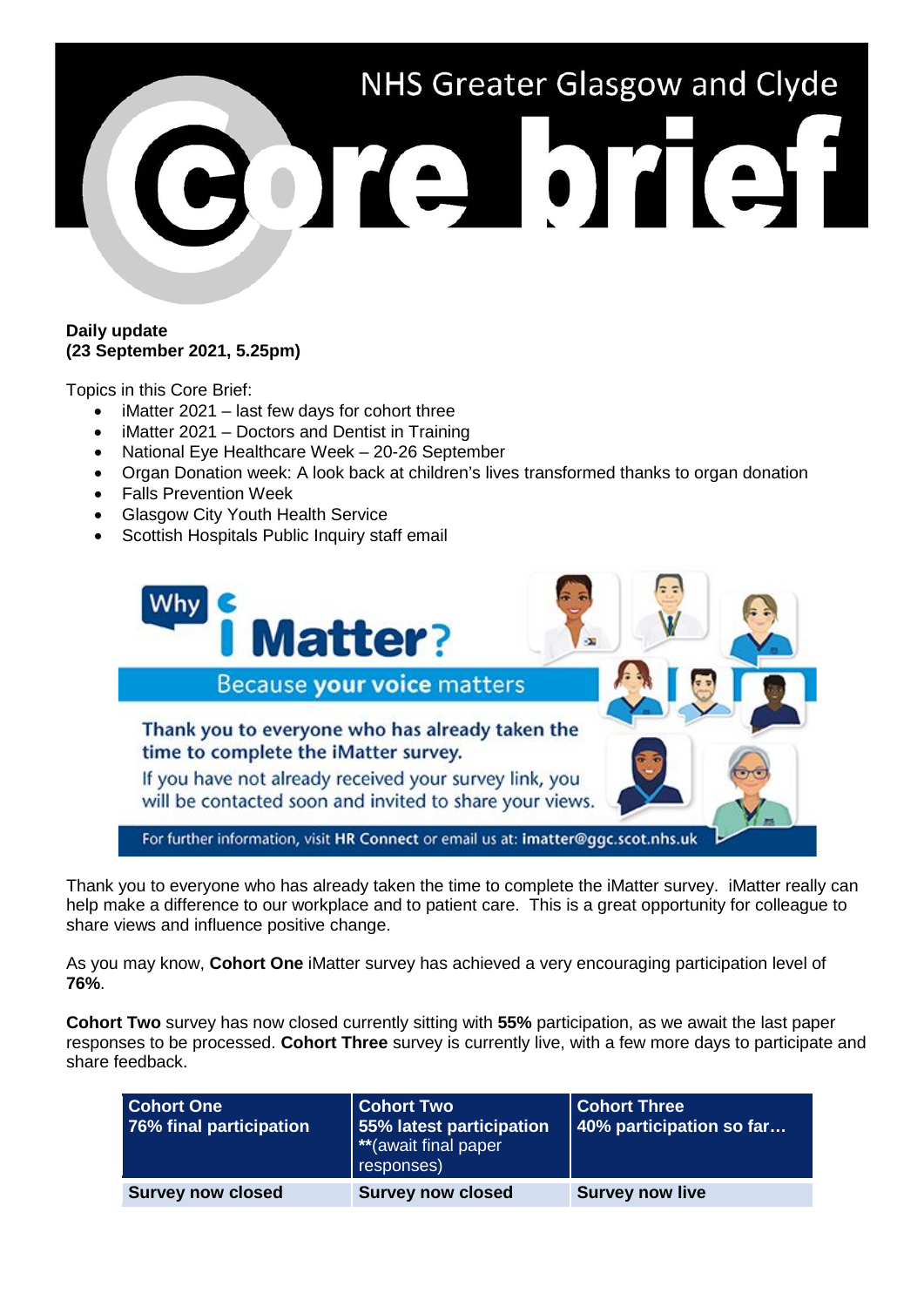| <b>Chief Executives Office</b><br><b>Acute SMT</b><br>Human Resources &<br>Organisational Development<br><b>Corporate Communications</b><br>and Public Engagement<br><b>Public Health</b><br><b>Specialist Children's</b><br><b>Services</b><br><b>Oral Health</b><br><b>East Dunbartonshire HSCP</b> | Women & Childrens<br>South Sector<br><b>Board Nurse Directorate</b><br><b>West Dunbartonshire</b><br><b>HSCP</b><br><b>Diagnostics</b><br><b>Regional Services</b><br><b>East Renfrewshire HSCP</b><br>eHealth | <b>North Sector</b><br><b>Estates and Facilities</b><br><b>Glasgow City HSCP</b><br><b>Renfrewshire HSCP</b><br>Finance<br><b>Clyde Sector</b><br><b>Board Medical Directorate</b><br><b>Board Admin</b><br><b>Inverclyde HSCP</b><br>Out of Hours |
|-------------------------------------------------------------------------------------------------------------------------------------------------------------------------------------------------------------------------------------------------------------------------------------------------------|----------------------------------------------------------------------------------------------------------------------------------------------------------------------------------------------------------------|----------------------------------------------------------------------------------------------------------------------------------------------------------------------------------------------------------------------------------------------------|
| <b>Action Planning Stage</b>                                                                                                                                                                                                                                                                          | <b>Action Planning Stage</b>                                                                                                                                                                                   | Last few days to share<br>views                                                                                                                                                                                                                    |

This is an excellent opportunity for you to feedback regarding your employee experience at NHS Greater Glasgow and Clyde, designed to help continuously improve our overall staff experience.

Please be assured that your responses are anonymous, all feedback received will be treated in strictest confidence. Results and general themes will be communicated and robust action plans will be developed throughout October and November.

Please share your views, and help to continuously build a Better workplace.

## **Matter 2021 – Doctors and Dentist in Training**

We are delighted to confirm that Doctors and Dentist in Training are participating in iMatter 2021.

This is an excellent opportunity for you to feedback regarding your employee experience at NHS Greater Glasgow and Clyde, designed to help continuously improve our overall staff experience.

All feedback is encouraged and greatly appreciated.

| <b>Stage</b>                               | <b>Doctors</b><br>15% participation so far | <b>Dentists</b><br><b>Goes live 11 October</b> |
|--------------------------------------------|--------------------------------------------|------------------------------------------------|
| <b>Survey Live</b>                         | 20 September $-11$<br><b>October</b>       | 11 October - 1 November                        |
| <b>Action Planning</b><br><b>Commences</b> | 12 October                                 | 2 November                                     |

Please be assured that your responses are anonymous, all feedback received will be treated in strictest confidence. Results and general themes will be communicated and robust action plans will be developed throughout October, November and December.

Please share your views, and help to continuously build a Better Workplace.

#### **National Eye Healthcare Week – 20-26 September**

It's National Eye Healthcare Week (20–26 September) and we are promoting the importance of good eye health and the need for regular eye tests. It's is very easy to neglect your eyes because they often don't 'hurt' when there is a problem. Having an examination will not only tell you if you require new glasses or contact lenses but will also help to identify early on if there are other eye health problems which may need treatment.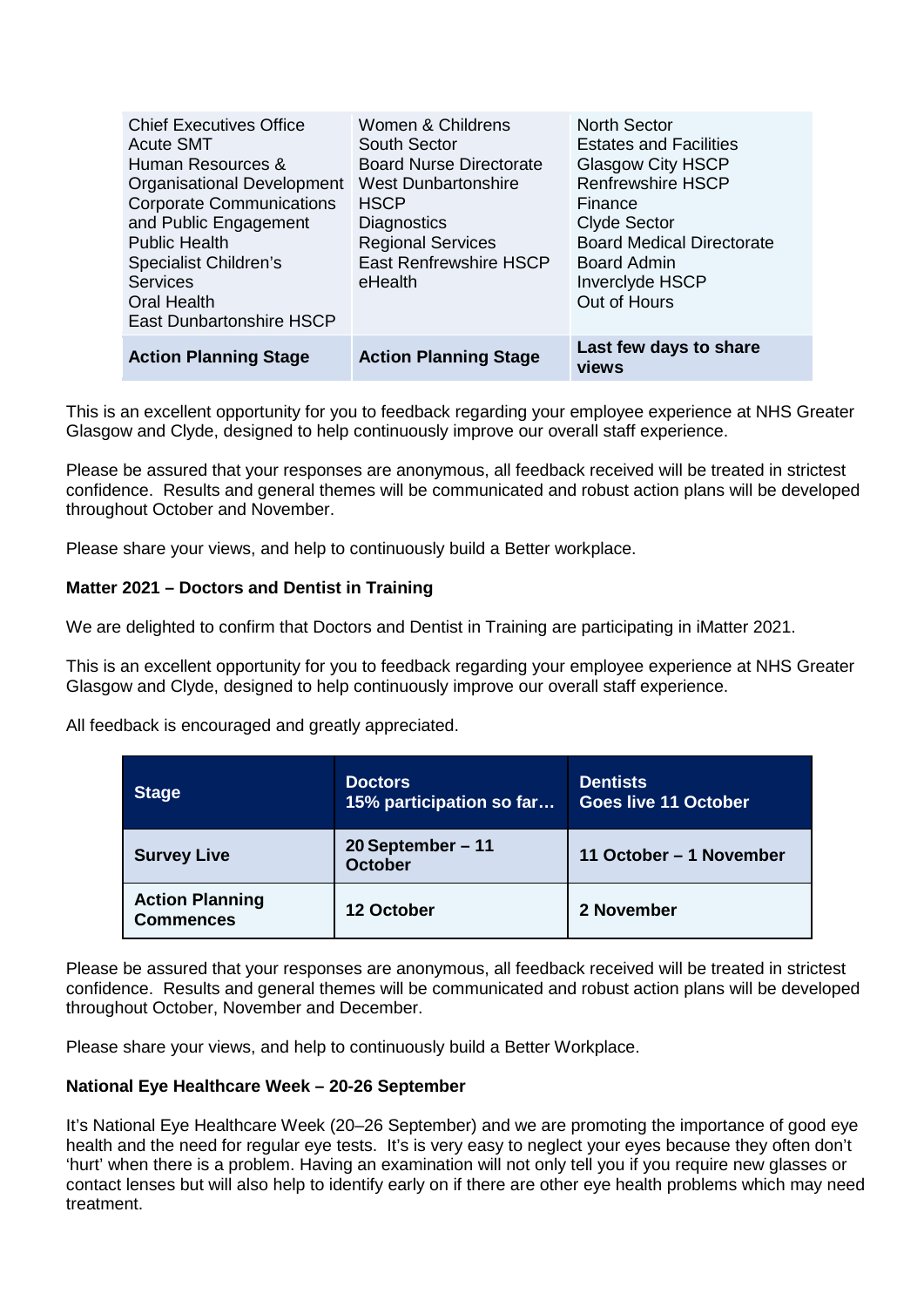Everyone in Scotland is eligible for free eye examinations:

- Every year if you're under 16 or over 60 (or have Diabetes, severely sight impaired)
- Every two years if you are between the ages of 16 and 59.

Across NHSGGC we have over 700 community optometrists working in nearly 200 practices providing local access to NHS eye care. Carrying out around 43,000 eye examinations a month – that's roughly half a million a year.

Our local optometrists are highly skilled and have state of the art equipment to examine eyes. Many community optometrists are now independent prescribers and can prescribe medication to treat a range of eye conditions. [Pharmacy First](https://www.nhsggc.org.uk/your-health/know-who-to-turn-to/pharmacist/pharmacy-first/) in community pharmacy also supports Optometrists and Pharmacists working closely together so that the appropriate prescription can be issued for a wide variety of eye conditions. Our Optometrists work very closely with Hospital Eye Services, reviewing patients after cataract operations and supporting patients with Glaucoma.

Community Optometry is the first port of call for all eye problems in primary care – if you have a concern about your eyes speak to your local optometrist.

Hints on how to look after your eyes:

- Smoking is a recognised risk factor in the development of age-related macular degeneration and cataracts
- We all enjoy getting out into the sun and will ensure that we apply the appropriate suntan lotion to our skin. Wearing the correct sunglasses can help protect your eyes from UV rays. Sunglasses which carry the CE mark or the BS ENISO 12312-1:2013 will offer a safe level of UV protection
- Healthy eating habits such as eating a wide variety of fruit and vegetables, including dark green leaves such as spinach and kale, is good for your general health and may support good eye health.

#### **Organ Donation week: A look back at children's lives transformed thanks to organ donation**

While the pandemic has forced many things to stop since March 2020, the demand for kidney transplants has continued unabated and to keep up, so too has NHS Greater Glasgow and Clyde's paediatric transplant programme.

Since the pandemic started, the team at RHC has successfully completed 14 paediatric kidney transplants to children across Scotland. The life-saving operation has allowed each of the children the opportunity to live full and healthy lives without the need for further kidney dialysis.



Dr Ben Reynolds, Paediatric Nephrologist, said: "We've been very lucky in

that we've been able to continue our full transplant programme throughout COVID-19 and it's amazing to have been able to do so many transplants despite the challenging situation. Moving a child off dialysis makes a huge difference to their lives. It means being able to go back to school properly, go swimming, kick a football about with their pals and get some of their childhood back, without having to visit the hospital every week for long periods of time. Dialysis is an effective means of keeping a patient safe but it's not a long-term solution and we still have a long waiting list for a kidney transplant.

"Organ donation week is a powerful springboard to help highlight the ongoing need for organ donors, but for us to continue giving kids that new lease of life, donation is something which has to happen yearround.

"If you want to be an organ donor after you die, it's still really important that those closest to you understand and support your choice, and we'd urge everyone to have that conversation where possible."

One of the successful paediatric renal transplant Christopher Cairney, who was seven when his transplant took place.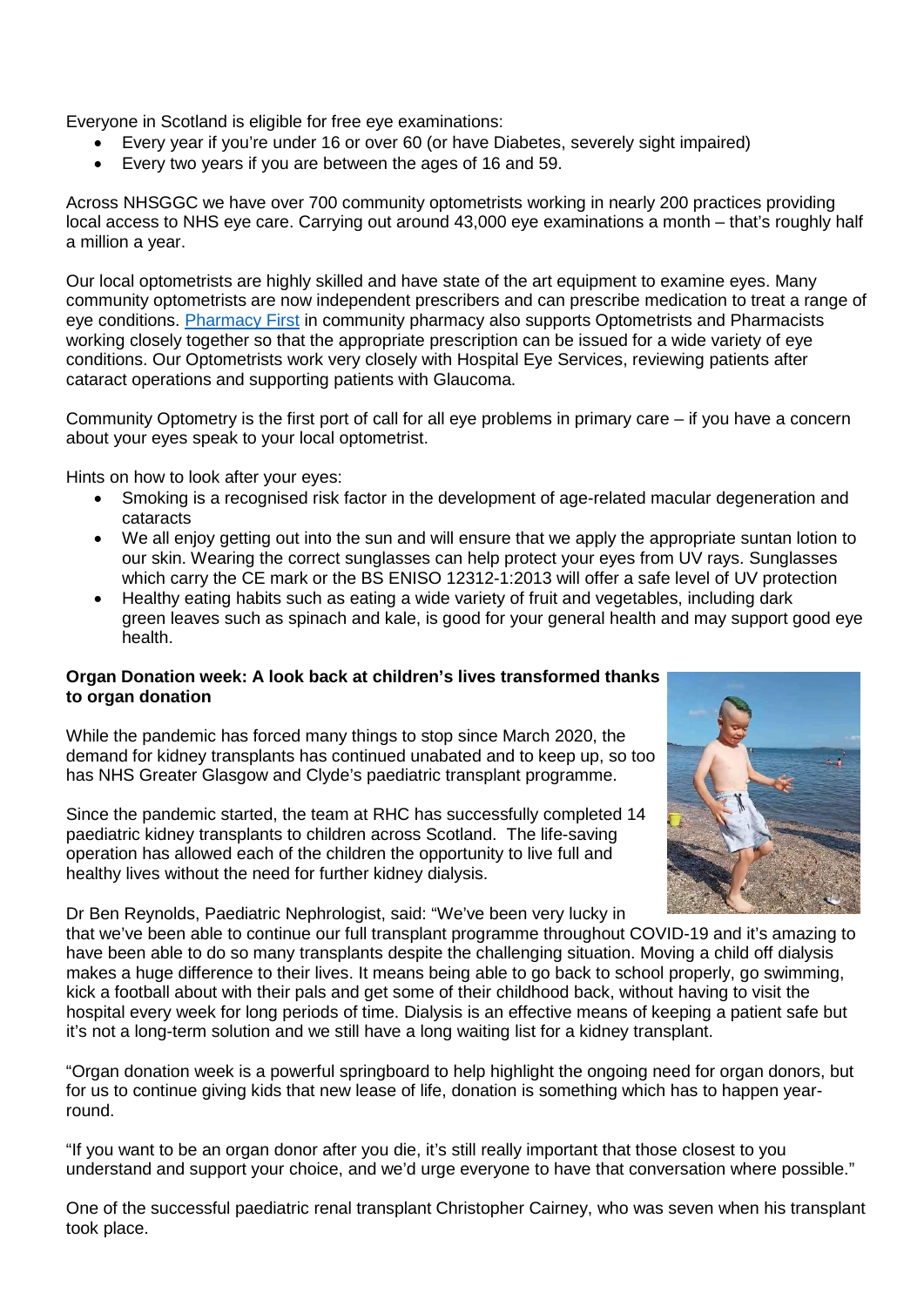Larkhall boy Christopher, was born with kidney dysplasia - a condition where one or two kidneys do not develop properly in the womb - and spent four years on dialysis. He finally received a new kidney in the summer of 2020. This year for the first time ever he got to go away on a proper summer holiday, since he is no longer tied to a three day per week dialysis regime.

#### **Falls Prevention Week**

As Falls Awareness Week comes to an end, the Falls team would like to thank all staff across Greater Glasgow and Clyde who have continued to work towards preventing our patients from falling despite the challenges and pressures of the COVID pandemic. We really appreciate your continued commitment to delivering safe evidence based care. The Falls team will continue to engage collaboratively to ensure ongoing improvements for both staff and patients.

Preventing falls is everyone's responsibility and there are many little things that we can all do to help prevent people from falling. Here are just a few to consider:

- Appropriate footwear? for advice on appropriate footwear please see [Falls Homepage](https://www.nhsggc.org.uk/your-health/health-services/osteoporosis-and-falls-prevention-services/)
- Glasses or hearing aids? Has their eyesight and hearing been checked recently?
- Does the person have their walking aid and is it in good condition? If there are any issues highlight to a physiotherapist
- Activity To prevent deconditioning can the person be safely supported to increase regular activity and movement?
- Have they had any previous falls? Those that have fallen once are more likely to fall again
- Is the person confused? complete a 4AT and consider ways to alleviate any distress such as having familiar objects around them
- Do they complain of dizziness consider postural BP's
- Ensure they have their call bell with them when in hospital.

# **Glasgow City Youth Health Service**

Glasgow City Youth Health Service offers confidential, personalised support to young people aged 12-19 years. The service is provided by Nurses, GPs, Counsellors and Multiple Risk Workers and officially launches this month with the opening of nine venues across the city.

**Glasgow City Youth Health Service** 

Young people can receive advice and support with all aspects of health and wellbeing, including sexual health, alcohol and drugs, mental health and weight. We know that non-clinical issues can also have a negative impact on a young person's health, and so support is available with relationships, housing and employability and much more.

Julie Gordon, Youth Health Service Manager, said: "I'm absolutely delighted to be able to announce the launch of Glasgow City Youth Health Service. We've come a long way since we opened the first service in Maryhill, but our core values remain very much the same: listening without judgement, building trust and treating everyone fairly and with respect."

Funding for the service is provided by Glasgow City HSCP and Simon Carr, Chair of the Integrated Joint Board had these reflections: "The Youth Health Service model is closely aligned with the HSCP's strategic priorities, with a particular focus on early intervention and prevention. These nine services will provide person-centred support for young people in Glasgow City. We are really pleased that the service has managed to complete the expansion programme over the past 18 months, despite the challenges of the Coronavirus pandemic and I join with the team in celebrating this achievement."

More information can be found on the Youth Health Service website <https://www.nhsggc.org.uk/glasgowcityyhs> and referrals can be made by phoning 0141 451 2727.